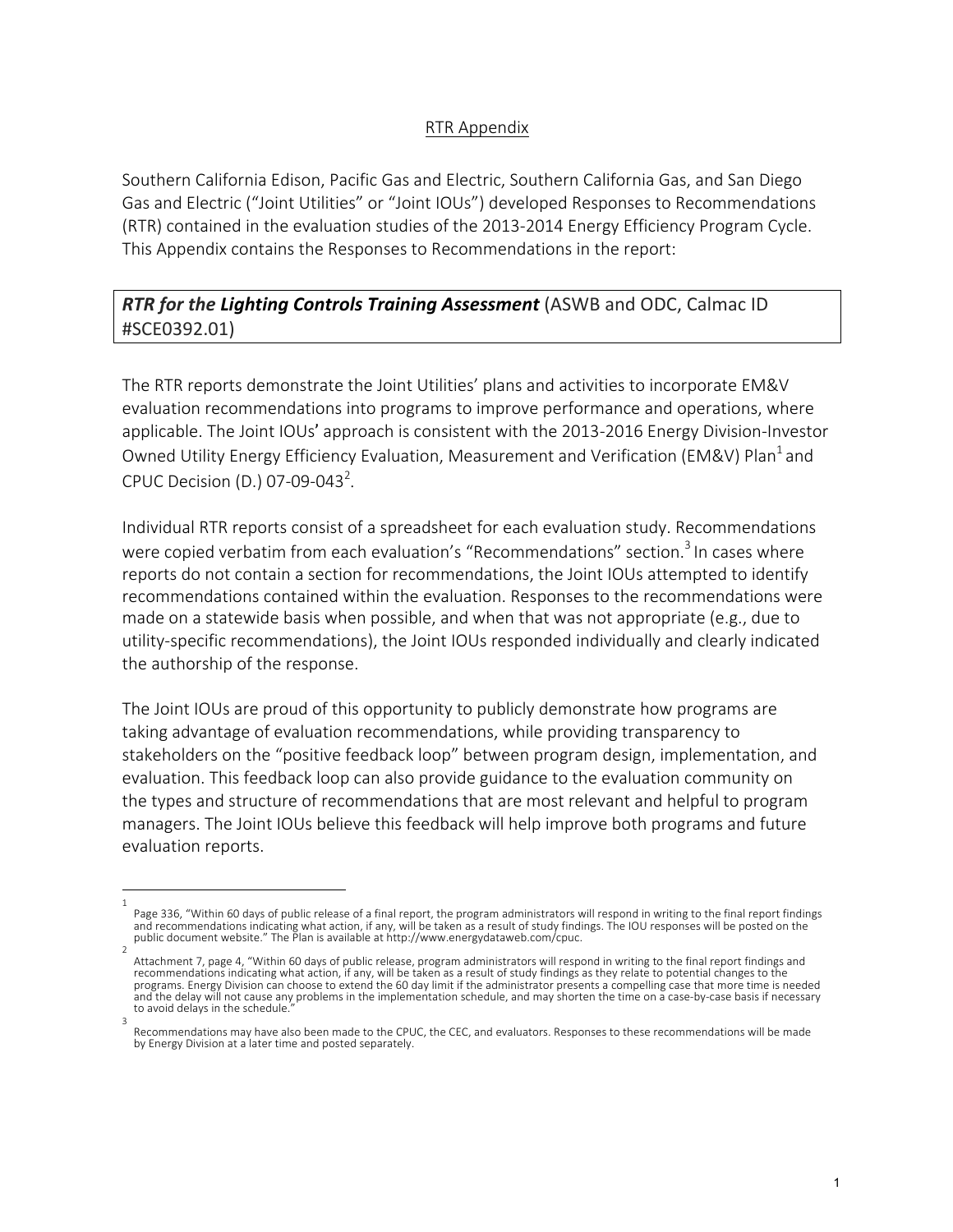## **EM&V** Impact, Process, Market Assessment Study Recommendations

**Study Title:** Lighting Controls Training Assessment

**Program: 2013-2016 Statewide WE&T Program & Non-Residential Lighting** 

**Author: ASWB and ODC**

**Calmac ID: SCE0392.01**

## Link to Report: http://calmac.org/publications/Lighting\_Controls\_Training\_Assessment\_Report\_2016-04-08b.pdf

| Item# | Page #   | <b>Findings</b>                                                                                                                                                                                                                                                                                                                                                                                                                                                                                                                                                                                                                                                                                                                                                                                                                                                                                                                                                                                                                                                                                                                                                                                                                                                                                                                                                                                                                                                     | <b>Best Practice / Recommendations</b>                                                                                                                                                                                                                                                                                                                                                                                                                                                                                                                                                                                                                                                                                                                                                                            | Recommendation<br><b>Recipient</b> | <b>Disposition</b><br>(Accepted,<br>Rejected, or<br>Other) | <b>Disposition Notes</b><br>(e.g. Description of specific program change or Reason for rejection or Under<br>further review)                                                                                                                                                                                                                                                                                                                                                                                                                                                                                                                                                                                                                                                                                                                                                                                                                                                                                                                                                                                                                                                                                                                                                                                                                          |
|-------|----------|---------------------------------------------------------------------------------------------------------------------------------------------------------------------------------------------------------------------------------------------------------------------------------------------------------------------------------------------------------------------------------------------------------------------------------------------------------------------------------------------------------------------------------------------------------------------------------------------------------------------------------------------------------------------------------------------------------------------------------------------------------------------------------------------------------------------------------------------------------------------------------------------------------------------------------------------------------------------------------------------------------------------------------------------------------------------------------------------------------------------------------------------------------------------------------------------------------------------------------------------------------------------------------------------------------------------------------------------------------------------------------------------------------------------------------------------------------------------|-------------------------------------------------------------------------------------------------------------------------------------------------------------------------------------------------------------------------------------------------------------------------------------------------------------------------------------------------------------------------------------------------------------------------------------------------------------------------------------------------------------------------------------------------------------------------------------------------------------------------------------------------------------------------------------------------------------------------------------------------------------------------------------------------------------------|------------------------------------|------------------------------------------------------------|-------------------------------------------------------------------------------------------------------------------------------------------------------------------------------------------------------------------------------------------------------------------------------------------------------------------------------------------------------------------------------------------------------------------------------------------------------------------------------------------------------------------------------------------------------------------------------------------------------------------------------------------------------------------------------------------------------------------------------------------------------------------------------------------------------------------------------------------------------------------------------------------------------------------------------------------------------------------------------------------------------------------------------------------------------------------------------------------------------------------------------------------------------------------------------------------------------------------------------------------------------------------------------------------------------------------------------------------------------|
|       |          |                                                                                                                                                                                                                                                                                                                                                                                                                                                                                                                                                                                                                                                                                                                                                                                                                                                                                                                                                                                                                                                                                                                                                                                                                                                                                                                                                                                                                                                                     |                                                                                                                                                                                                                                                                                                                                                                                                                                                                                                                                                                                                                                                                                                                                                                                                                   |                                    |                                                            |                                                                                                                                                                                                                                                                                                                                                                                                                                                                                                                                                                                                                                                                                                                                                                                                                                                                                                                                                                                                                                                                                                                                                                                                                                                                                                                                                       |
| 1     | $5 - 11$ | The CALCTP Installer Technical Course seems to<br>fill an important gap in the lighting controls<br>installation arena.<br>Some of the specific gaps that CALCTP training<br>can address include:<br>• Some installers work on projects using<br>products from manufacturers that do not<br>provide installer training on their controls.<br>There appears to be no appropriate source of<br>relevant training for these installers other than<br>the CALCTP training.<br>. Many installers work on projects that include<br>components from multiple manufacturers. Even<br>the best available installation training from<br>manufacturers does not include much if any<br>content on how to work with heterogeneous<br>controls configurations, and none of the<br>manufacturer training has hands-on practice<br>with "mixed-manufacturer" installation. The<br>CALCTP course does include components from<br>multiple manufacturers and includes hands-on<br>labs working with them.<br>• Many installers have very demanding<br>schedules and do not have the time or patience<br>to "hunt down" appropriate training for multiple<br>resources. Even when manufacturers provide<br>'general concept" or Title 24 Part 6 training that<br>would help installers regardless of the products<br>they work with, it often is difficult to identify<br>and enroll in that training.<br>The CALCTP course provides a "one-stop-shop"<br>for most of the essentials. | Continue to support the CALCTP efforts to<br>provide training for lighting controls installers.<br>Specific kinds of support to consider include:<br>· Provide classroom space for CALCTP-oriented<br>training activities<br>. Fund deliveries of the course at IOU customer<br>training centers<br>. Explore with CALCTP other appropriate ways in<br>which the IOUs may be able to support the<br>installer training effort.<br>This this may include discussions around:<br>o Sources of funding for updating and enhancing<br>the training<br>o Alternatives for developing online self-study<br>update modules that would qualify for<br>continuing education credits<br>o Ways to help encourage collaboration with<br>manufacturers who provide training on a range<br>of brands, current technology, etc. | All IOUs                           | Accepted                                                   | The IOUs agree with these recommendations, and will continue to collaborate<br>to support the delivery of CALCTP. The IOUs will continue to (1) providing<br>classroom space, as available, for CALCTP-oriented training activities, (2)<br>funding the delivery of courses at the appropriate levels for each IOU, and (3)<br>initiating discussions with CALCTP to explore other ways to support installer<br>training efforts. This may include but not limited to exploration of online/on-<br>demand delivery methods, and finding ways to collaborate with<br>manufacturers to expand and integrate brand-specific training.<br>The IOUs will continue this support, but would like to see program<br>administration, and curriculum development self-sustaining and/or funding<br>expanded beyond the IOUs to include a broad based industry support and<br>endorsement. We strongly encourage CALCTP to develop more industry<br>support for curriculum development and other collaborative arrangements.<br>Furthermore, the IOUs would like to formalize these strategies using the IOUs<br>standard procurement process, which will improve the clarity of expectations<br>and outputs for all concerned. The IOUs agree to complete this discussion<br>with CALCTP during 2016 so new business processes can be phased in during<br>2017. |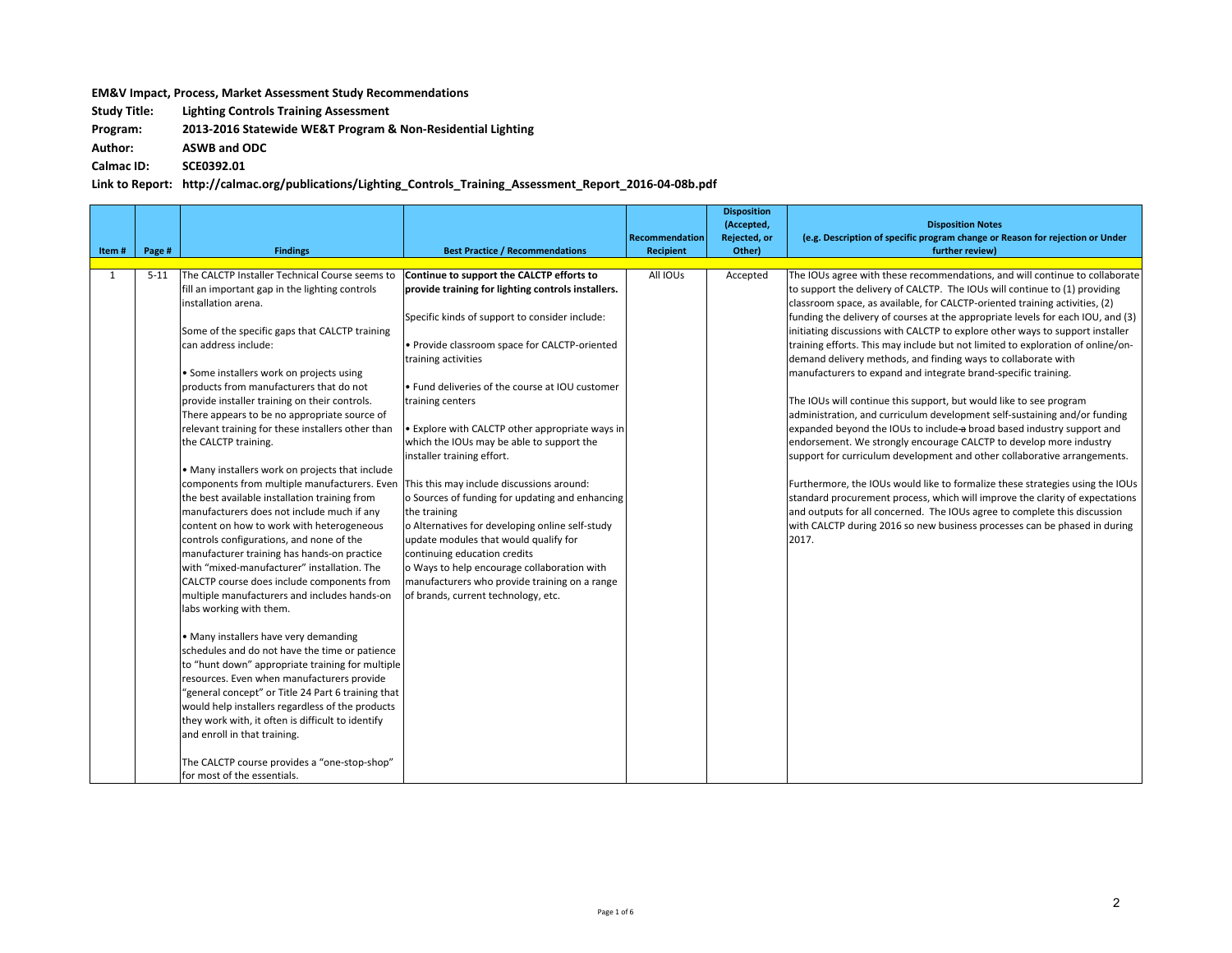|                |          |                                                                                                                                                                                                                                                                                                                                                                                                                                                                                                                                                                                                                                                                                                                                                                                     |                                                                                                                                                                                                                                                                                                                                                                                                                                                                                                                                                                                                                                                                                                                                                                                                                                                                                                                                                                                                                                                                                                                                                                                                                                                                               |                                           | <b>Disposition</b><br>(Accepted, | <b>Disposition Notes</b>                                                                                                                                                                                                                                                                                                                                                                                                                                                                                                                                                                                                                                                                                                                                                                                                                                                                                                                                               |
|----------------|----------|-------------------------------------------------------------------------------------------------------------------------------------------------------------------------------------------------------------------------------------------------------------------------------------------------------------------------------------------------------------------------------------------------------------------------------------------------------------------------------------------------------------------------------------------------------------------------------------------------------------------------------------------------------------------------------------------------------------------------------------------------------------------------------------|-------------------------------------------------------------------------------------------------------------------------------------------------------------------------------------------------------------------------------------------------------------------------------------------------------------------------------------------------------------------------------------------------------------------------------------------------------------------------------------------------------------------------------------------------------------------------------------------------------------------------------------------------------------------------------------------------------------------------------------------------------------------------------------------------------------------------------------------------------------------------------------------------------------------------------------------------------------------------------------------------------------------------------------------------------------------------------------------------------------------------------------------------------------------------------------------------------------------------------------------------------------------------------|-------------------------------------------|----------------------------------|------------------------------------------------------------------------------------------------------------------------------------------------------------------------------------------------------------------------------------------------------------------------------------------------------------------------------------------------------------------------------------------------------------------------------------------------------------------------------------------------------------------------------------------------------------------------------------------------------------------------------------------------------------------------------------------------------------------------------------------------------------------------------------------------------------------------------------------------------------------------------------------------------------------------------------------------------------------------|
| Item#          | Page #   | <b>Findings</b>                                                                                                                                                                                                                                                                                                                                                                                                                                                                                                                                                                                                                                                                                                                                                                     | <b>Best Practice / Recommendations</b>                                                                                                                                                                                                                                                                                                                                                                                                                                                                                                                                                                                                                                                                                                                                                                                                                                                                                                                                                                                                                                                                                                                                                                                                                                        | <b>Recommendation</b><br><b>Recipient</b> | Rejected, or<br>Other)           | (e.g. Description of specific program change or Reason for rejection or Under<br>further review)                                                                                                                                                                                                                                                                                                                                                                                                                                                                                                                                                                                                                                                                                                                                                                                                                                                                       |
| 2              | $5 - 11$ | It is uncertain whether the CALCTP training is<br>having a significant impact on skills and<br>knowledge of the individuals who complete the<br>training.<br>The current training design for the CALCTP<br>Installer Technical Course measures what<br>participants know and can do at the end of the<br>training. It does not measure participants' entry-<br>level knowledge and skills (except for ensuring a<br>minimum baseline prerequisite).<br>It is possible that many individuals who choose<br>to participate in the course are already well<br>versed in the areas the course addresses.<br>(People who are interested in controls may tend<br>to seek out training and information on the<br>topic, and may have already reached<br>competence through other avenues.) | Encourage CALCTP to consider ways to measure<br>the likely impact of the training on participants'<br>competence.<br>One approach that could reasonably provide<br>useful information about the overall impact of<br>the CACLTP training on individuals who<br>participate in the training is to conduct a pilot<br>evaluation study that could use a pre-test / post-<br>test design to determine whether the people<br>who come to the training already are competent<br>or whether they develop significant skills and<br>knowledge as a result of the training.<br>Some general guidelines for a valid pre- and post-<br>test to address this issue are outlined under<br>"2.3. Assessment of Training Impact on<br>Competence" in the "Assessment Yardstick."<br>Similar to the current CALCTP certification test,<br>it would be very helpful and informative to<br>consult a psychometrician3F for this pre-test<br>design. A psychometrician could provide:<br>· Guidance on test methods and construction if<br>pursuing a pilot using a pre-test / post-test<br>configuration<br>· Recommendations for other approaches to<br>effectively and efficiently meet the goal of<br>measuring the likely impact of the CALCTP<br>training on overall workforce competence | All IOUs                                  | Accepted                         | The IOUs agree with these recommendations, and encourage CALCTP to work<br>with the IOU WE&T and EM&V teams to explore the most effective ways to<br>measure impact of training on participants' competence.<br>Pre- and post-tests are one way of assessing knowledge gain. Knowledge gain<br>is one method of determining the impact of an education and training effort.<br>For hands-on and technical classes, conducting a pre-course test presents<br>challenges that would need to be discussed further. The IOUs will request a<br>report from CALCTP on its current methods of measuring participant's<br>knowledge gain.<br>Furthermore, the IOUs would like to formalize these strategies using the IOUs<br>standard procurement process, which will improve the clarity of expectations<br>and outputs for all concerned. The IOUs agree to complete this discussion<br>with CALCTP during 2016 so new business processes can be phased in during<br>2017. |
| $\overline{3}$ | $5 - 11$ | The CALCTP Installer Technical Course is well-<br>designed and executed; however, there are<br>areas with potential for improvement in the<br>existing training. Installers we interviewed cited<br>a number of specific suggestions regarding<br>improvements to the course content and<br>delivery.<br>The most pressing was to keep the content and<br>equipment boards up to date.<br>• The curriculum for CALCTP was developed in<br>close association with lighting controls<br>manufacturers and other stakeholders. This<br>meant that the curriculum and the equipment<br>boards used in training were up to date in the                                                                                                                                                   | Support CALCTP efforts to enhance and update<br>the training.<br>. Encourage CALCTP to review the specific<br>recommendations suggested by the installers<br>interviewed in this assessment. (See pp. 54, 56,<br>and 58.)<br>It should be noted that some of these comments<br>may have already been addressed through<br>revisions since the installers participated in the<br>training; other comments may be addressed via<br>the major revision that currently is under way.<br>In addition, some comments may be "outliers"                                                                                                                                                                                                                                                                                                                                                                                                                                                                                                                                                                                                                                                                                                                                              | All IOUs                                  | Accepted                         | The IOUs agree with these recommendations, and will support a discussion<br>with CALCTP to move to a uniform statewide approach to continue funding of<br>training administration and curriculum development. While the IOUs have<br>provided funding for activities in the past, CALCTP needs to transition to a<br>more self-sustaining funding approach. The IOUs request that CALCTP to<br>provide a business plan for this transition in 2017 so the implementation can<br>start in 2017.<br>Furthermore, the IOUs would like to formalize these strategies using the IOUs<br>standard procurement process, which will improve the clarity of expectations<br>and outputs for all concerned. The IOUs agree to complete this discussion<br>with CALCTP during 2016 so new business processes can be phased in during<br>2017.                                                                                                                                     |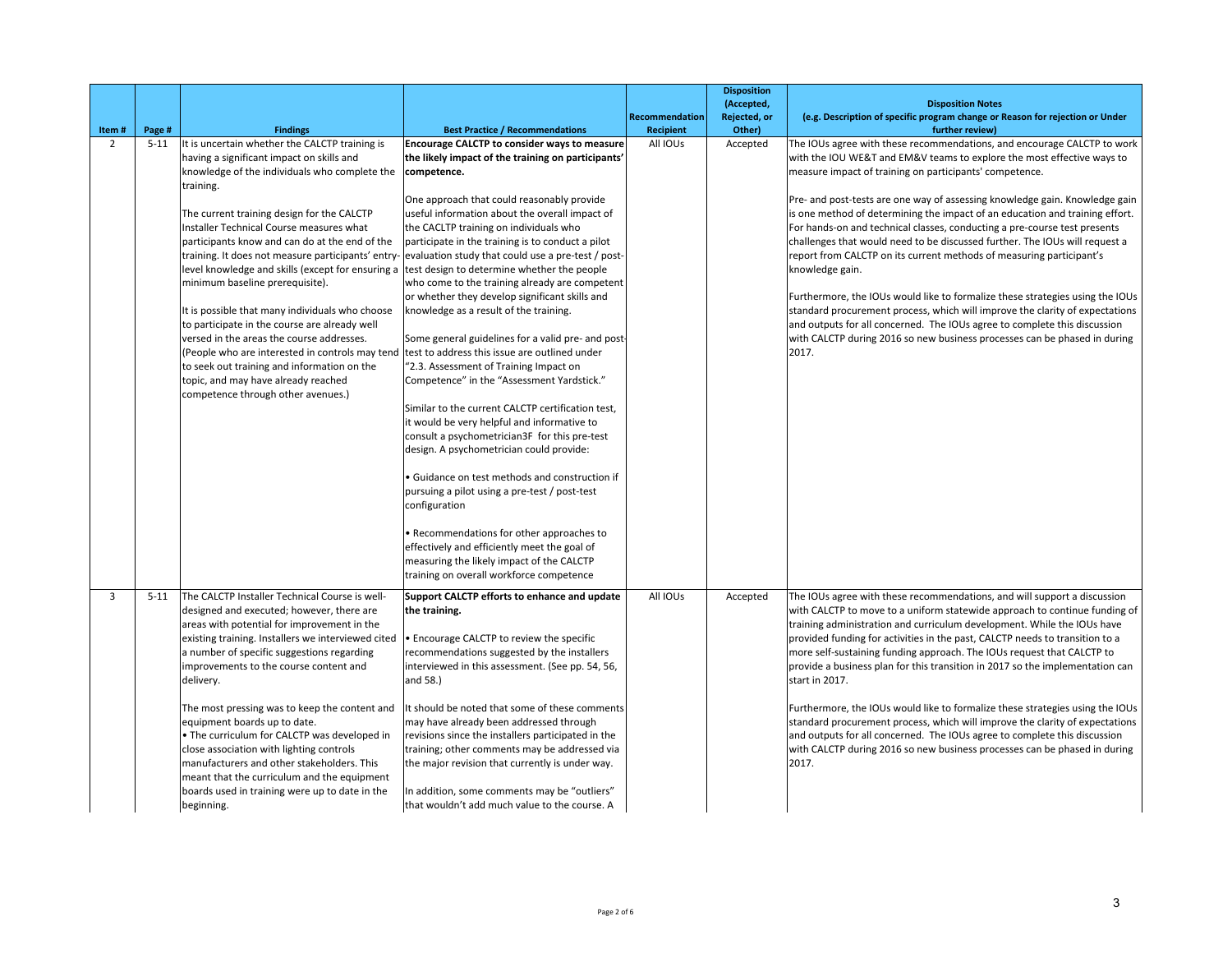| Item#    | Page #   | <b>Findings</b>                                                                                                                                                                                                                                                                                                                                                                                                                                                                                                                                                                                                                                                                                                                                                                                                                                                                                                                                                                                                                                                                                                                                                                                                                                            | <b>Best Practice / Recommendations</b>                                                                                                                                                                                                                                                                                                                                                                                                                                                                                                                              | Recommendation<br><b>Recipient</b> | <b>Disposition</b><br>(Accepted,<br>Rejected, or<br>Other) | <b>Disposition Notes</b><br>(e.g. Description of specific program change or Reason for rejection or Under<br>further review)                                                                                                                                                                                                                                                                                                                                                                                                                                                                                                                                                                                                                                                                                      |
|----------|----------|------------------------------------------------------------------------------------------------------------------------------------------------------------------------------------------------------------------------------------------------------------------------------------------------------------------------------------------------------------------------------------------------------------------------------------------------------------------------------------------------------------------------------------------------------------------------------------------------------------------------------------------------------------------------------------------------------------------------------------------------------------------------------------------------------------------------------------------------------------------------------------------------------------------------------------------------------------------------------------------------------------------------------------------------------------------------------------------------------------------------------------------------------------------------------------------------------------------------------------------------------------|---------------------------------------------------------------------------------------------------------------------------------------------------------------------------------------------------------------------------------------------------------------------------------------------------------------------------------------------------------------------------------------------------------------------------------------------------------------------------------------------------------------------------------------------------------------------|------------------------------------|------------------------------------------------------------|-------------------------------------------------------------------------------------------------------------------------------------------------------------------------------------------------------------------------------------------------------------------------------------------------------------------------------------------------------------------------------------------------------------------------------------------------------------------------------------------------------------------------------------------------------------------------------------------------------------------------------------------------------------------------------------------------------------------------------------------------------------------------------------------------------------------|
|          |          | . While the training is frequently updated to<br>address factual errors and remove references to targeted.<br>obsolete technology, there have been five major<br>updates since 2008, with the last major update<br>in 2013. However, the technology is constantly<br>evolving, and this gives rise to two problems:<br>o Equipment boards are very expensive, so it is<br>probably not feasible to update them often<br>enough to keep the program completely current.<br>o Although manufacturers are involved at some<br>level for all updates of CALCTP programs and<br>continuing education, heavy manufacturer<br>involvement is not built in to the program on an<br>ongoing basis.<br>This leaves the program vulnerable to being<br>outdated over time.<br>Another area of possible improvement is to<br>make it easier for potential participants to find<br>deliveries in their areas.<br>• Some installers indicated it was difficult to get<br>enrolled in the course, largely because they<br>didn't know when and where it was being<br>offered.<br>. The CALCTP website does not prominently<br>display a calendar of upcoming deliveries.<br>(Rather it suggests the user contact CALCTP to<br>learn of courses being held in their area.) | thorough and objective review of the comments<br>should be made before specific changes are<br>• Explore ways to encourage manufacturer<br>participation in CALCTP training.<br>• Consider other approaches to providing<br>ongoing support activities noted under<br>conclusion #1 above.<br>. Explore ways to provide broad and consistent<br>marketing and outreach for the CALCTP installer<br>training, making access easier for all installers<br>and contractors.                                                                                            |                                    |                                                            |                                                                                                                                                                                                                                                                                                                                                                                                                                                                                                                                                                                                                                                                                                                                                                                                                   |
| $\Delta$ | $5 - 11$ | $important - and different - strengths.$<br>Some of the major strengths of the CALCTP<br>installer training is that it includes:<br>• A variety of control types; variety of brands<br>. How different brands of products can be<br>appropriately configured together in one system<br><b>Extensive hands-on practice and assessment</b><br>Some of the major strengths of manufacturers'<br>installer training include:<br>. In-depth exploration of product-specific<br>requirements and considerations<br>• Frequent updates to reflect the latest<br>(manufacturer-specific) technology                                                                                                                                                                                                                                                                                                                                                                                                                                                                                                                                                                                                                                                                | Manufacturer and CALCTP installer training have Explore ways to support training that combines<br>"the best of both worlds."<br>Consider ways to provide a coherent learning<br>experience that capitalizes on the strengths of<br>both CALCTP and manufacturer training. One<br>approach for accomplishing this would be to:<br>• Establish the CALCTP training as the<br>foundational component of the curriculum<br>· Provide manufacturer-specific modules as<br>recommended "advanced" components of the<br>curriculum<br>• Encourage installers to complete a | All IOUs                           | Accepted                                                   | The IOUs agree with these recommendations, and look forward to working<br>with CALCTP and manufacturers on a relevant and balanced approach to<br>maximize the breadth, scale, and effectiveness of the installer training classes.<br>There are many ways to approach the integration of brand-specific training,<br>advanced curriculum components, and clear learning pathways.<br>The IOUs look forward to working with CALCTP and key stakeholders to<br>develop a comprehensive solution. In 2016, the IOUs will work with CALCTP to<br>initiate a planning process to address the need for enhanced manufacturers<br>collaboration and partnership, to achieve these recommendations in future<br>business plans, funding requests, and procurement agreements with and to<br>the IOUs, beginning in 2017. |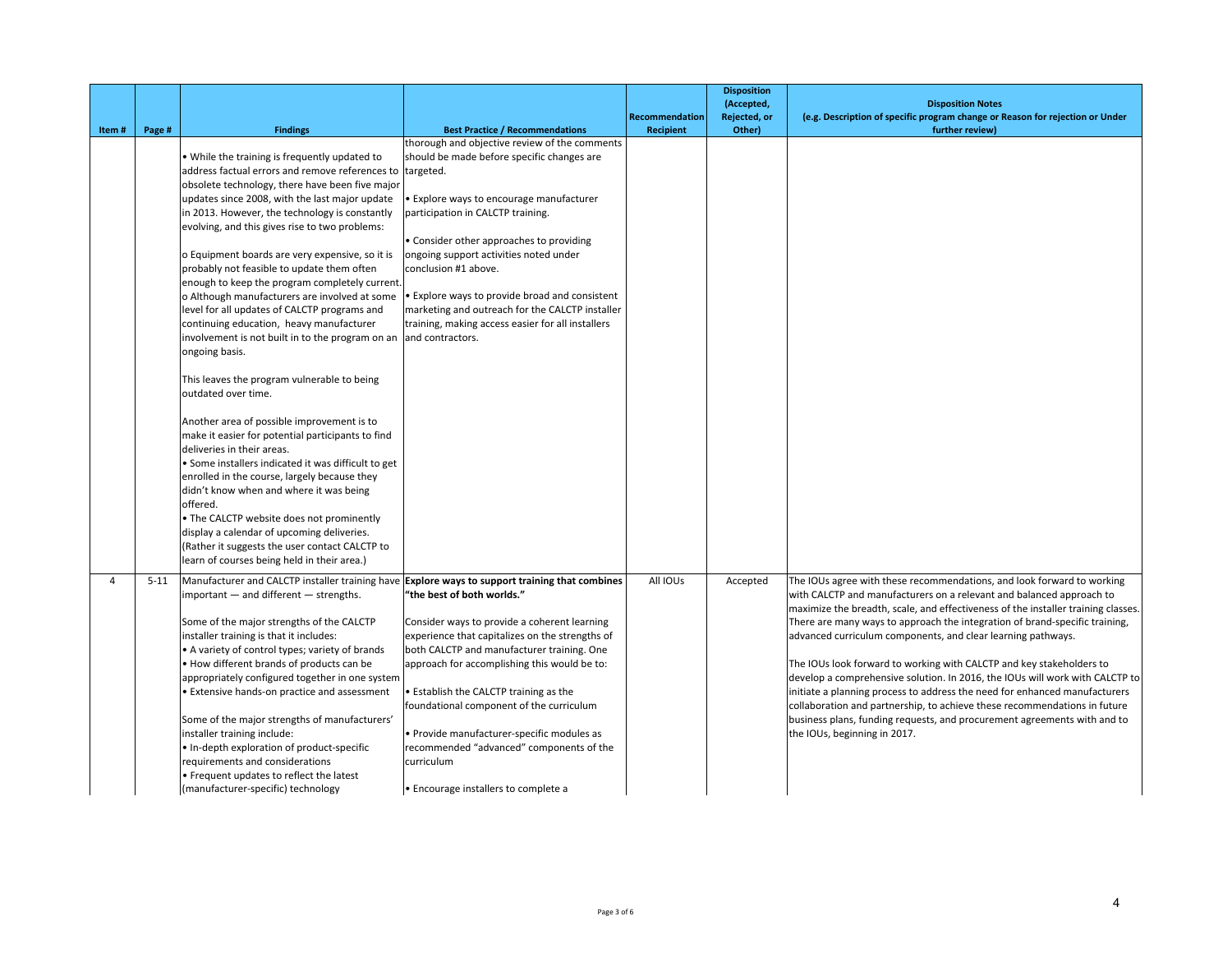|       |          |                                                                                                                                                                                                                                                                                                                                                                                                                                                                                                                                                                                                                                                                                                                                                                                                                                                                                                                                                                                                                                                                                                                           |                                                                                                                                                                                                                                                                                                                                                                                                                                                                                                                                                                                                                                                                                                                                                                                                                                                                                                                                                                                                      | Recommendation   | <b>Disposition</b><br>(Accepted,<br>Rejected, or | <b>Disposition Notes</b><br>(e.g. Description of specific program change or Reason for rejection or Under                                                                                                                                                                                                                                                                                                                                                                                                                                                                                                                                                                                                                                                                                                                                                                                                                                   |
|-------|----------|---------------------------------------------------------------------------------------------------------------------------------------------------------------------------------------------------------------------------------------------------------------------------------------------------------------------------------------------------------------------------------------------------------------------------------------------------------------------------------------------------------------------------------------------------------------------------------------------------------------------------------------------------------------------------------------------------------------------------------------------------------------------------------------------------------------------------------------------------------------------------------------------------------------------------------------------------------------------------------------------------------------------------------------------------------------------------------------------------------------------------|------------------------------------------------------------------------------------------------------------------------------------------------------------------------------------------------------------------------------------------------------------------------------------------------------------------------------------------------------------------------------------------------------------------------------------------------------------------------------------------------------------------------------------------------------------------------------------------------------------------------------------------------------------------------------------------------------------------------------------------------------------------------------------------------------------------------------------------------------------------------------------------------------------------------------------------------------------------------------------------------------|------------------|--------------------------------------------------|---------------------------------------------------------------------------------------------------------------------------------------------------------------------------------------------------------------------------------------------------------------------------------------------------------------------------------------------------------------------------------------------------------------------------------------------------------------------------------------------------------------------------------------------------------------------------------------------------------------------------------------------------------------------------------------------------------------------------------------------------------------------------------------------------------------------------------------------------------------------------------------------------------------------------------------------|
| Item# | Page #   | <b>Findings</b>                                                                                                                                                                                                                                                                                                                                                                                                                                                                                                                                                                                                                                                                                                                                                                                                                                                                                                                                                                                                                                                                                                           | <b>Best Practice / Recommendations</b><br>manufacturer-specific module before engaging<br>in projects that use that manufacturer's controls<br>. Ensure the "full" curriculum is clearly<br>presented in terms of a recommended learning<br>path (pre-requisites, foundational course, and<br>manufacturer-specific deep-dives, including<br>extensive hands-on practice) on the CALCTP<br>website and in all marketing and outreach<br>communications.<br>It is useful to note that as of fall 2015, CALCTP is<br>developing a continuing education program, in<br>collaboration with major lighting manufacturers,<br>which will address emerging products and<br>control strategies.                                                                                                                                                                                                                                                                                                              | <b>Recipient</b> | Other)                                           | further review)                                                                                                                                                                                                                                                                                                                                                                                                                                                                                                                                                                                                                                                                                                                                                                                                                                                                                                                             |
| 5     | $5 - 11$ | One of the most frequently cited barriers to<br>quality installation is a function of poor lighting<br>control system design.<br>All of the installers and several manufacturers<br>indicated that the lighting designs often are<br>inappropriate or inadequate: all too often the<br>plans are not customized to the customer needs  training:<br>and project configuration, don't comply with<br>code, and provide insufficient detail for installers<br>to execute properly.<br>Lighting system plans may be developed by<br>people in a variety of roles, most often<br>architects, lighting designers, design/build<br>lighting contractors, or engineers. Engineers<br>were most often cited by installers as the source<br>of inadequate or inappropriate plans, but it is<br>unclear whether that was a general term they<br>employed (assuming an engineer developed the<br>plans) or it really does indicate an electrical<br>engineer drew up the plans.<br>Regardless, it is possible to have "good<br>installation of a bad design," which is something<br>outside the installer's scope of responsibility. | Consider supporting training (and other related<br>resources such as quick references or decision<br>tools) to help improve nonresidential lighting<br>system designs.<br>There are other related efforts that should be<br>explored before finalizing any plans for such<br>• The Statewide Codes and Standards<br>Compliance Improvement (Energy Code Ace)<br>team is actively pursuing "designer" training in<br>2016.<br>. The Energy Code Ace website currently has<br>two online self-study courses focused<br>specifically on Title 24 Part 6 mandatory<br>measures and prescriptive requirements for<br>nonresidential lighting.<br>. The California Lighting Technology Center<br>(CLTC) has developed Lighting Guides specific to<br>nonresidential applications, and delivers training<br>on lighting technology and code requirements.<br>• CALCTP has begun development of a course<br>focused on lighting system design. (This project<br>currently is on hold due to funding issues.) | All IOUs         | Accepted                                         | The IOUs agree with these recommendations, and look forward to working<br>with CALCTP to explore the development of new curriculum, resources, and<br>tools to help improve non-residential lighting system designs.<br>The IOUs have already provided funding in past years, and agreed to provide<br>additional funding in 2016 for the development of two new curriculum<br>components, commercial sector specifiers training, and building operating<br>professionals training. While the IOUs have provided funding for these<br>activities, CALCTP needs to transition to a more self-sustaining funding<br>approach, through a mix of funding sources that include key industry<br>stakeholders.<br>The IOUs request that CALCTP include a plan for this transition in future<br>business planning and funding requests to the IOUs, beginning in 2017. The<br>IOUs will work with CALCTP to initiate this process starting in 2016. |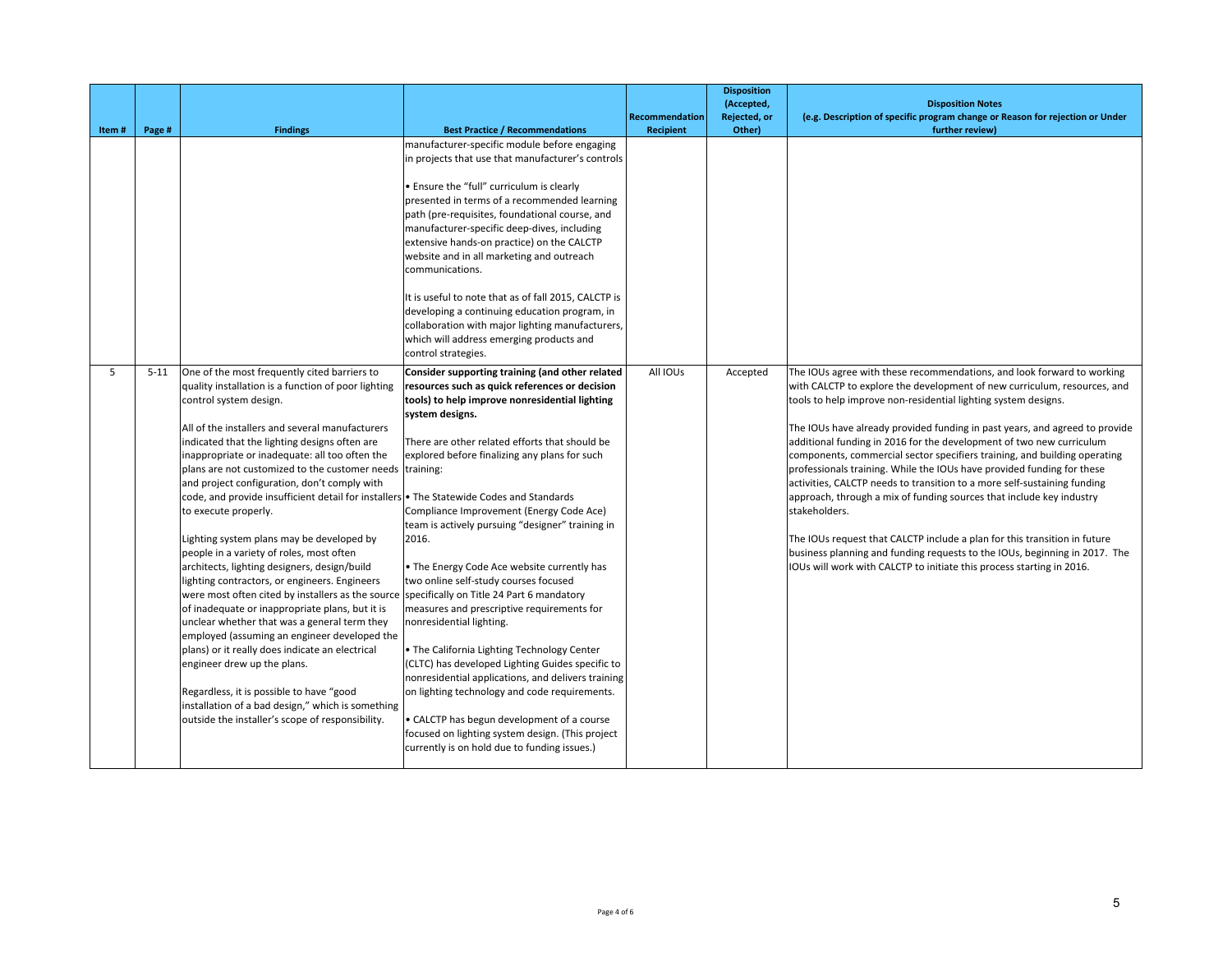| Rejected, or<br>(e.g. Description of specific program change or Reason for rejection or Under<br>Recommendation<br><b>Best Practice / Recommendations</b><br>Recipient<br>further review)<br>Item#<br>Page #<br><b>Findings</b><br>Other)<br>Work quality as described in this report has the<br>6а<br>Consider requiring evidence of work quality<br>All IOUs<br>Other<br>$5-11$<br>supportive of all Codes and Standard the IOUs are not a substitute for the<br>potential to help ensure lighting control projects<br>before and after installation for incentivized<br>lighting control projects, especially when these<br>realize their energy-savings potential.<br>local jurisdiction to directly enforce these important code requirements.<br>activities are consistent with the adopted<br>Evidence of work quality can be assessed at<br>codes.<br>To support this recommendation, the IOU's through their current ALCS<br>various stages of a project.<br>trials/pilots will explore ways to engage with project responsible parties. The<br>IOUs believe the building owners, lighting manufacturers and installers<br>• This implementation can be built into existing<br>. During the design or design/bid phase, key<br>program processes such as conducting reviews<br>together could take on greater responsibility for proper lighting control<br>system design elements can be verified, as<br>at Rebate Reservation or Equivalent (before<br>system design and installation, to ensure a productive outcome.<br>shown on the plans and related documentation.<br>project start) for sample projects to collect<br>baseline data.<br>During these trials/pilots activities, the IOUs will enhance its current non-<br>· Immediately after a project, issues directly<br>In addition, design quality and evidence of<br>residential lighting control system program process by requiring the following:<br>associated with installation quality, code<br>documentation that effectively communicates<br>· will track evidence of required permit,<br>compliance, and functionality can be verified.<br>between design and installation teams could be<br>· will track evidence of system commissioning,<br>assessed by reviewing materials that documents<br>· will track evidence of user-acceptance testing.<br>After some time (six month, a year, or longer)<br>the following:4F<br>has passed since the installation was completed,<br>The above items will be identified in the trials/pilots documentation as "Yes"<br>or "No" items.<br>issues associated with persistence and occupant o Evidence of required permits<br>satisfaction can be assessed.<br>o The customer's project requirements (energy<br>The IOUs also have the following comments for this recommendation:<br>efficiency goals, hours of operation, and<br>. IOUs agree with the study recommendations but they must be balanced<br>expectations for equipment and systems)<br>o Lighting system design intent- a written<br>with required resources, cost effectiveness, and lighting design expertise.<br>. IOUs will encourage manufacturers to serve a significant role in assuring<br>explanation of how the design meets the<br>design meets project needs, followed by proper Commissioning and User<br>customer's project requirements (including<br>Acceptance processes and procedures required by Title-24.<br>energy savings calculations if appropriate)<br>o Sequence of operation<br>o Statement of goals and rationales of the<br>can be included in this process but these requirements may limit program<br>design that can be referenced by the installer in<br>participation due industry widely lacking of in code compliance. We will<br>case unforeseen issues arise, making it<br>explore other alternatives on an ongoing basis.<br>inadvisable or impossible to install as designed.<br>. IOUs support Advanced Lighting Control Systems through the Designlights<br>Consortium (DLC). The specifications will address needs for consistency,<br>• At Project Completion it is feasible to measure<br>interoperability and system design.<br>key aspects of work quality by requiring:<br>o Relevant Acceptance Test forms (NRCA-LTI-##-<br>A) signed by a certified Acceptance Test<br>Technician (ATT).<br>o Commissioning documentation (for new<br>construction only)<br>For the upcoming High Opportunity Projects and<br>Program (HOPP) implementation, these<br>requirements are also consistent with the intent |  |                        | <b>Disposition</b> |                                                                             |
|--------------------------------------------------------------------------------------------------------------------------------------------------------------------------------------------------------------------------------------------------------------------------------------------------------------------------------------------------------------------------------------------------------------------------------------------------------------------------------------------------------------------------------------------------------------------------------------------------------------------------------------------------------------------------------------------------------------------------------------------------------------------------------------------------------------------------------------------------------------------------------------------------------------------------------------------------------------------------------------------------------------------------------------------------------------------------------------------------------------------------------------------------------------------------------------------------------------------------------------------------------------------------------------------------------------------------------------------------------------------------------------------------------------------------------------------------------------------------------------------------------------------------------------------------------------------------------------------------------------------------------------------------------------------------------------------------------------------------------------------------------------------------------------------------------------------------------------------------------------------------------------------------------------------------------------------------------------------------------------------------------------------------------------------------------------------------------------------------------------------------------------------------------------------------------------------------------------------------------------------------------------------------------------------------------------------------------------------------------------------------------------------------------------------------------------------------------------------------------------------------------------------------------------------------------------------------------------------------------------------------------------------------------------------------------------------------------------------------------------------------------------------------------------------------------------------------------------------------------------------------------------------------------------------------------------------------------------------------------------------------------------------------------------------------------------------------------------------------------------------------------------------------------------------------------------------------------------------------------------------------------------------------------------------------------------------------------------------------------------------------------------------------------------------------------------------------------------------------------------------------------------------------------------------------------------------------------------------------------------------------------------------------------------------------------------------------------------------------------------------------------------------------------------------------------------------------------------------------------------------------------------------------------------------------------------------------------------------------------------------------------------------------------------------------------------------------------------------------------------------------------------------------------------------------------------------------------------------------------------------------------------------------------------------------------------------------------------------------------------------------------------------------------------------------------------------------------------------------------------------------------------------------------------------------|--|------------------------|--------------------|-----------------------------------------------------------------------------|
|                                                                                                                                                                                                                                                                                                                                                                                                                                                                                                                                                                                                                                                                                                                                                                                                                                                                                                                                                                                                                                                                                                                                                                                                                                                                                                                                                                                                                                                                                                                                                                                                                                                                                                                                                                                                                                                                                                                                                                                                                                                                                                                                                                                                                                                                                                                                                                                                                                                                                                                                                                                                                                                                                                                                                                                                                                                                                                                                                                                                                                                                                                                                                                                                                                                                                                                                                                                                                                                                                                                                                                                                                                                                                                                                                                                                                                                                                                                                                                                                                                                                                                                                                                                                                                                                                                                                                                                                                                                                                                                                                  |  |                        | (Accepted,         | <b>Disposition Notes</b>                                                    |
|                                                                                                                                                                                                                                                                                                                                                                                                                                                                                                                                                                                                                                                                                                                                                                                                                                                                                                                                                                                                                                                                                                                                                                                                                                                                                                                                                                                                                                                                                                                                                                                                                                                                                                                                                                                                                                                                                                                                                                                                                                                                                                                                                                                                                                                                                                                                                                                                                                                                                                                                                                                                                                                                                                                                                                                                                                                                                                                                                                                                                                                                                                                                                                                                                                                                                                                                                                                                                                                                                                                                                                                                                                                                                                                                                                                                                                                                                                                                                                                                                                                                                                                                                                                                                                                                                                                                                                                                                                                                                                                                                  |  |                        |                    |                                                                             |
|                                                                                                                                                                                                                                                                                                                                                                                                                                                                                                                                                                                                                                                                                                                                                                                                                                                                                                                                                                                                                                                                                                                                                                                                                                                                                                                                                                                                                                                                                                                                                                                                                                                                                                                                                                                                                                                                                                                                                                                                                                                                                                                                                                                                                                                                                                                                                                                                                                                                                                                                                                                                                                                                                                                                                                                                                                                                                                                                                                                                                                                                                                                                                                                                                                                                                                                                                                                                                                                                                                                                                                                                                                                                                                                                                                                                                                                                                                                                                                                                                                                                                                                                                                                                                                                                                                                                                                                                                                                                                                                                                  |  |                        |                    | The IOUs agree with the importance of this recommendation. While IOUs are   |
|                                                                                                                                                                                                                                                                                                                                                                                                                                                                                                                                                                                                                                                                                                                                                                                                                                                                                                                                                                                                                                                                                                                                                                                                                                                                                                                                                                                                                                                                                                                                                                                                                                                                                                                                                                                                                                                                                                                                                                                                                                                                                                                                                                                                                                                                                                                                                                                                                                                                                                                                                                                                                                                                                                                                                                                                                                                                                                                                                                                                                                                                                                                                                                                                                                                                                                                                                                                                                                                                                                                                                                                                                                                                                                                                                                                                                                                                                                                                                                                                                                                                                                                                                                                                                                                                                                                                                                                                                                                                                                                                                  |  |                        |                    |                                                                             |
|                                                                                                                                                                                                                                                                                                                                                                                                                                                                                                                                                                                                                                                                                                                                                                                                                                                                                                                                                                                                                                                                                                                                                                                                                                                                                                                                                                                                                                                                                                                                                                                                                                                                                                                                                                                                                                                                                                                                                                                                                                                                                                                                                                                                                                                                                                                                                                                                                                                                                                                                                                                                                                                                                                                                                                                                                                                                                                                                                                                                                                                                                                                                                                                                                                                                                                                                                                                                                                                                                                                                                                                                                                                                                                                                                                                                                                                                                                                                                                                                                                                                                                                                                                                                                                                                                                                                                                                                                                                                                                                                                  |  |                        |                    |                                                                             |
|                                                                                                                                                                                                                                                                                                                                                                                                                                                                                                                                                                                                                                                                                                                                                                                                                                                                                                                                                                                                                                                                                                                                                                                                                                                                                                                                                                                                                                                                                                                                                                                                                                                                                                                                                                                                                                                                                                                                                                                                                                                                                                                                                                                                                                                                                                                                                                                                                                                                                                                                                                                                                                                                                                                                                                                                                                                                                                                                                                                                                                                                                                                                                                                                                                                                                                                                                                                                                                                                                                                                                                                                                                                                                                                                                                                                                                                                                                                                                                                                                                                                                                                                                                                                                                                                                                                                                                                                                                                                                                                                                  |  |                        |                    |                                                                             |
|                                                                                                                                                                                                                                                                                                                                                                                                                                                                                                                                                                                                                                                                                                                                                                                                                                                                                                                                                                                                                                                                                                                                                                                                                                                                                                                                                                                                                                                                                                                                                                                                                                                                                                                                                                                                                                                                                                                                                                                                                                                                                                                                                                                                                                                                                                                                                                                                                                                                                                                                                                                                                                                                                                                                                                                                                                                                                                                                                                                                                                                                                                                                                                                                                                                                                                                                                                                                                                                                                                                                                                                                                                                                                                                                                                                                                                                                                                                                                                                                                                                                                                                                                                                                                                                                                                                                                                                                                                                                                                                                                  |  |                        |                    |                                                                             |
|                                                                                                                                                                                                                                                                                                                                                                                                                                                                                                                                                                                                                                                                                                                                                                                                                                                                                                                                                                                                                                                                                                                                                                                                                                                                                                                                                                                                                                                                                                                                                                                                                                                                                                                                                                                                                                                                                                                                                                                                                                                                                                                                                                                                                                                                                                                                                                                                                                                                                                                                                                                                                                                                                                                                                                                                                                                                                                                                                                                                                                                                                                                                                                                                                                                                                                                                                                                                                                                                                                                                                                                                                                                                                                                                                                                                                                                                                                                                                                                                                                                                                                                                                                                                                                                                                                                                                                                                                                                                                                                                                  |  |                        |                    |                                                                             |
|                                                                                                                                                                                                                                                                                                                                                                                                                                                                                                                                                                                                                                                                                                                                                                                                                                                                                                                                                                                                                                                                                                                                                                                                                                                                                                                                                                                                                                                                                                                                                                                                                                                                                                                                                                                                                                                                                                                                                                                                                                                                                                                                                                                                                                                                                                                                                                                                                                                                                                                                                                                                                                                                                                                                                                                                                                                                                                                                                                                                                                                                                                                                                                                                                                                                                                                                                                                                                                                                                                                                                                                                                                                                                                                                                                                                                                                                                                                                                                                                                                                                                                                                                                                                                                                                                                                                                                                                                                                                                                                                                  |  |                        |                    |                                                                             |
|                                                                                                                                                                                                                                                                                                                                                                                                                                                                                                                                                                                                                                                                                                                                                                                                                                                                                                                                                                                                                                                                                                                                                                                                                                                                                                                                                                                                                                                                                                                                                                                                                                                                                                                                                                                                                                                                                                                                                                                                                                                                                                                                                                                                                                                                                                                                                                                                                                                                                                                                                                                                                                                                                                                                                                                                                                                                                                                                                                                                                                                                                                                                                                                                                                                                                                                                                                                                                                                                                                                                                                                                                                                                                                                                                                                                                                                                                                                                                                                                                                                                                                                                                                                                                                                                                                                                                                                                                                                                                                                                                  |  |                        |                    |                                                                             |
|                                                                                                                                                                                                                                                                                                                                                                                                                                                                                                                                                                                                                                                                                                                                                                                                                                                                                                                                                                                                                                                                                                                                                                                                                                                                                                                                                                                                                                                                                                                                                                                                                                                                                                                                                                                                                                                                                                                                                                                                                                                                                                                                                                                                                                                                                                                                                                                                                                                                                                                                                                                                                                                                                                                                                                                                                                                                                                                                                                                                                                                                                                                                                                                                                                                                                                                                                                                                                                                                                                                                                                                                                                                                                                                                                                                                                                                                                                                                                                                                                                                                                                                                                                                                                                                                                                                                                                                                                                                                                                                                                  |  |                        |                    |                                                                             |
|                                                                                                                                                                                                                                                                                                                                                                                                                                                                                                                                                                                                                                                                                                                                                                                                                                                                                                                                                                                                                                                                                                                                                                                                                                                                                                                                                                                                                                                                                                                                                                                                                                                                                                                                                                                                                                                                                                                                                                                                                                                                                                                                                                                                                                                                                                                                                                                                                                                                                                                                                                                                                                                                                                                                                                                                                                                                                                                                                                                                                                                                                                                                                                                                                                                                                                                                                                                                                                                                                                                                                                                                                                                                                                                                                                                                                                                                                                                                                                                                                                                                                                                                                                                                                                                                                                                                                                                                                                                                                                                                                  |  |                        |                    |                                                                             |
|                                                                                                                                                                                                                                                                                                                                                                                                                                                                                                                                                                                                                                                                                                                                                                                                                                                                                                                                                                                                                                                                                                                                                                                                                                                                                                                                                                                                                                                                                                                                                                                                                                                                                                                                                                                                                                                                                                                                                                                                                                                                                                                                                                                                                                                                                                                                                                                                                                                                                                                                                                                                                                                                                                                                                                                                                                                                                                                                                                                                                                                                                                                                                                                                                                                                                                                                                                                                                                                                                                                                                                                                                                                                                                                                                                                                                                                                                                                                                                                                                                                                                                                                                                                                                                                                                                                                                                                                                                                                                                                                                  |  |                        |                    |                                                                             |
|                                                                                                                                                                                                                                                                                                                                                                                                                                                                                                                                                                                                                                                                                                                                                                                                                                                                                                                                                                                                                                                                                                                                                                                                                                                                                                                                                                                                                                                                                                                                                                                                                                                                                                                                                                                                                                                                                                                                                                                                                                                                                                                                                                                                                                                                                                                                                                                                                                                                                                                                                                                                                                                                                                                                                                                                                                                                                                                                                                                                                                                                                                                                                                                                                                                                                                                                                                                                                                                                                                                                                                                                                                                                                                                                                                                                                                                                                                                                                                                                                                                                                                                                                                                                                                                                                                                                                                                                                                                                                                                                                  |  |                        |                    |                                                                             |
|                                                                                                                                                                                                                                                                                                                                                                                                                                                                                                                                                                                                                                                                                                                                                                                                                                                                                                                                                                                                                                                                                                                                                                                                                                                                                                                                                                                                                                                                                                                                                                                                                                                                                                                                                                                                                                                                                                                                                                                                                                                                                                                                                                                                                                                                                                                                                                                                                                                                                                                                                                                                                                                                                                                                                                                                                                                                                                                                                                                                                                                                                                                                                                                                                                                                                                                                                                                                                                                                                                                                                                                                                                                                                                                                                                                                                                                                                                                                                                                                                                                                                                                                                                                                                                                                                                                                                                                                                                                                                                                                                  |  |                        |                    |                                                                             |
|                                                                                                                                                                                                                                                                                                                                                                                                                                                                                                                                                                                                                                                                                                                                                                                                                                                                                                                                                                                                                                                                                                                                                                                                                                                                                                                                                                                                                                                                                                                                                                                                                                                                                                                                                                                                                                                                                                                                                                                                                                                                                                                                                                                                                                                                                                                                                                                                                                                                                                                                                                                                                                                                                                                                                                                                                                                                                                                                                                                                                                                                                                                                                                                                                                                                                                                                                                                                                                                                                                                                                                                                                                                                                                                                                                                                                                                                                                                                                                                                                                                                                                                                                                                                                                                                                                                                                                                                                                                                                                                                                  |  |                        |                    |                                                                             |
|                                                                                                                                                                                                                                                                                                                                                                                                                                                                                                                                                                                                                                                                                                                                                                                                                                                                                                                                                                                                                                                                                                                                                                                                                                                                                                                                                                                                                                                                                                                                                                                                                                                                                                                                                                                                                                                                                                                                                                                                                                                                                                                                                                                                                                                                                                                                                                                                                                                                                                                                                                                                                                                                                                                                                                                                                                                                                                                                                                                                                                                                                                                                                                                                                                                                                                                                                                                                                                                                                                                                                                                                                                                                                                                                                                                                                                                                                                                                                                                                                                                                                                                                                                                                                                                                                                                                                                                                                                                                                                                                                  |  |                        |                    |                                                                             |
|                                                                                                                                                                                                                                                                                                                                                                                                                                                                                                                                                                                                                                                                                                                                                                                                                                                                                                                                                                                                                                                                                                                                                                                                                                                                                                                                                                                                                                                                                                                                                                                                                                                                                                                                                                                                                                                                                                                                                                                                                                                                                                                                                                                                                                                                                                                                                                                                                                                                                                                                                                                                                                                                                                                                                                                                                                                                                                                                                                                                                                                                                                                                                                                                                                                                                                                                                                                                                                                                                                                                                                                                                                                                                                                                                                                                                                                                                                                                                                                                                                                                                                                                                                                                                                                                                                                                                                                                                                                                                                                                                  |  |                        |                    |                                                                             |
|                                                                                                                                                                                                                                                                                                                                                                                                                                                                                                                                                                                                                                                                                                                                                                                                                                                                                                                                                                                                                                                                                                                                                                                                                                                                                                                                                                                                                                                                                                                                                                                                                                                                                                                                                                                                                                                                                                                                                                                                                                                                                                                                                                                                                                                                                                                                                                                                                                                                                                                                                                                                                                                                                                                                                                                                                                                                                                                                                                                                                                                                                                                                                                                                                                                                                                                                                                                                                                                                                                                                                                                                                                                                                                                                                                                                                                                                                                                                                                                                                                                                                                                                                                                                                                                                                                                                                                                                                                                                                                                                                  |  |                        |                    |                                                                             |
|                                                                                                                                                                                                                                                                                                                                                                                                                                                                                                                                                                                                                                                                                                                                                                                                                                                                                                                                                                                                                                                                                                                                                                                                                                                                                                                                                                                                                                                                                                                                                                                                                                                                                                                                                                                                                                                                                                                                                                                                                                                                                                                                                                                                                                                                                                                                                                                                                                                                                                                                                                                                                                                                                                                                                                                                                                                                                                                                                                                                                                                                                                                                                                                                                                                                                                                                                                                                                                                                                                                                                                                                                                                                                                                                                                                                                                                                                                                                                                                                                                                                                                                                                                                                                                                                                                                                                                                                                                                                                                                                                  |  |                        |                    |                                                                             |
|                                                                                                                                                                                                                                                                                                                                                                                                                                                                                                                                                                                                                                                                                                                                                                                                                                                                                                                                                                                                                                                                                                                                                                                                                                                                                                                                                                                                                                                                                                                                                                                                                                                                                                                                                                                                                                                                                                                                                                                                                                                                                                                                                                                                                                                                                                                                                                                                                                                                                                                                                                                                                                                                                                                                                                                                                                                                                                                                                                                                                                                                                                                                                                                                                                                                                                                                                                                                                                                                                                                                                                                                                                                                                                                                                                                                                                                                                                                                                                                                                                                                                                                                                                                                                                                                                                                                                                                                                                                                                                                                                  |  |                        |                    |                                                                             |
|                                                                                                                                                                                                                                                                                                                                                                                                                                                                                                                                                                                                                                                                                                                                                                                                                                                                                                                                                                                                                                                                                                                                                                                                                                                                                                                                                                                                                                                                                                                                                                                                                                                                                                                                                                                                                                                                                                                                                                                                                                                                                                                                                                                                                                                                                                                                                                                                                                                                                                                                                                                                                                                                                                                                                                                                                                                                                                                                                                                                                                                                                                                                                                                                                                                                                                                                                                                                                                                                                                                                                                                                                                                                                                                                                                                                                                                                                                                                                                                                                                                                                                                                                                                                                                                                                                                                                                                                                                                                                                                                                  |  |                        |                    |                                                                             |
|                                                                                                                                                                                                                                                                                                                                                                                                                                                                                                                                                                                                                                                                                                                                                                                                                                                                                                                                                                                                                                                                                                                                                                                                                                                                                                                                                                                                                                                                                                                                                                                                                                                                                                                                                                                                                                                                                                                                                                                                                                                                                                                                                                                                                                                                                                                                                                                                                                                                                                                                                                                                                                                                                                                                                                                                                                                                                                                                                                                                                                                                                                                                                                                                                                                                                                                                                                                                                                                                                                                                                                                                                                                                                                                                                                                                                                                                                                                                                                                                                                                                                                                                                                                                                                                                                                                                                                                                                                                                                                                                                  |  |                        |                    |                                                                             |
|                                                                                                                                                                                                                                                                                                                                                                                                                                                                                                                                                                                                                                                                                                                                                                                                                                                                                                                                                                                                                                                                                                                                                                                                                                                                                                                                                                                                                                                                                                                                                                                                                                                                                                                                                                                                                                                                                                                                                                                                                                                                                                                                                                                                                                                                                                                                                                                                                                                                                                                                                                                                                                                                                                                                                                                                                                                                                                                                                                                                                                                                                                                                                                                                                                                                                                                                                                                                                                                                                                                                                                                                                                                                                                                                                                                                                                                                                                                                                                                                                                                                                                                                                                                                                                                                                                                                                                                                                                                                                                                                                  |  |                        |                    |                                                                             |
|                                                                                                                                                                                                                                                                                                                                                                                                                                                                                                                                                                                                                                                                                                                                                                                                                                                                                                                                                                                                                                                                                                                                                                                                                                                                                                                                                                                                                                                                                                                                                                                                                                                                                                                                                                                                                                                                                                                                                                                                                                                                                                                                                                                                                                                                                                                                                                                                                                                                                                                                                                                                                                                                                                                                                                                                                                                                                                                                                                                                                                                                                                                                                                                                                                                                                                                                                                                                                                                                                                                                                                                                                                                                                                                                                                                                                                                                                                                                                                                                                                                                                                                                                                                                                                                                                                                                                                                                                                                                                                                                                  |  |                        |                    |                                                                             |
|                                                                                                                                                                                                                                                                                                                                                                                                                                                                                                                                                                                                                                                                                                                                                                                                                                                                                                                                                                                                                                                                                                                                                                                                                                                                                                                                                                                                                                                                                                                                                                                                                                                                                                                                                                                                                                                                                                                                                                                                                                                                                                                                                                                                                                                                                                                                                                                                                                                                                                                                                                                                                                                                                                                                                                                                                                                                                                                                                                                                                                                                                                                                                                                                                                                                                                                                                                                                                                                                                                                                                                                                                                                                                                                                                                                                                                                                                                                                                                                                                                                                                                                                                                                                                                                                                                                                                                                                                                                                                                                                                  |  |                        |                    | . IOUs agree that evidence of permits, commissioning and acceptance testing |
|                                                                                                                                                                                                                                                                                                                                                                                                                                                                                                                                                                                                                                                                                                                                                                                                                                                                                                                                                                                                                                                                                                                                                                                                                                                                                                                                                                                                                                                                                                                                                                                                                                                                                                                                                                                                                                                                                                                                                                                                                                                                                                                                                                                                                                                                                                                                                                                                                                                                                                                                                                                                                                                                                                                                                                                                                                                                                                                                                                                                                                                                                                                                                                                                                                                                                                                                                                                                                                                                                                                                                                                                                                                                                                                                                                                                                                                                                                                                                                                                                                                                                                                                                                                                                                                                                                                                                                                                                                                                                                                                                  |  |                        |                    |                                                                             |
|                                                                                                                                                                                                                                                                                                                                                                                                                                                                                                                                                                                                                                                                                                                                                                                                                                                                                                                                                                                                                                                                                                                                                                                                                                                                                                                                                                                                                                                                                                                                                                                                                                                                                                                                                                                                                                                                                                                                                                                                                                                                                                                                                                                                                                                                                                                                                                                                                                                                                                                                                                                                                                                                                                                                                                                                                                                                                                                                                                                                                                                                                                                                                                                                                                                                                                                                                                                                                                                                                                                                                                                                                                                                                                                                                                                                                                                                                                                                                                                                                                                                                                                                                                                                                                                                                                                                                                                                                                                                                                                                                  |  |                        |                    |                                                                             |
|                                                                                                                                                                                                                                                                                                                                                                                                                                                                                                                                                                                                                                                                                                                                                                                                                                                                                                                                                                                                                                                                                                                                                                                                                                                                                                                                                                                                                                                                                                                                                                                                                                                                                                                                                                                                                                                                                                                                                                                                                                                                                                                                                                                                                                                                                                                                                                                                                                                                                                                                                                                                                                                                                                                                                                                                                                                                                                                                                                                                                                                                                                                                                                                                                                                                                                                                                                                                                                                                                                                                                                                                                                                                                                                                                                                                                                                                                                                                                                                                                                                                                                                                                                                                                                                                                                                                                                                                                                                                                                                                                  |  |                        |                    |                                                                             |
|                                                                                                                                                                                                                                                                                                                                                                                                                                                                                                                                                                                                                                                                                                                                                                                                                                                                                                                                                                                                                                                                                                                                                                                                                                                                                                                                                                                                                                                                                                                                                                                                                                                                                                                                                                                                                                                                                                                                                                                                                                                                                                                                                                                                                                                                                                                                                                                                                                                                                                                                                                                                                                                                                                                                                                                                                                                                                                                                                                                                                                                                                                                                                                                                                                                                                                                                                                                                                                                                                                                                                                                                                                                                                                                                                                                                                                                                                                                                                                                                                                                                                                                                                                                                                                                                                                                                                                                                                                                                                                                                                  |  |                        |                    |                                                                             |
|                                                                                                                                                                                                                                                                                                                                                                                                                                                                                                                                                                                                                                                                                                                                                                                                                                                                                                                                                                                                                                                                                                                                                                                                                                                                                                                                                                                                                                                                                                                                                                                                                                                                                                                                                                                                                                                                                                                                                                                                                                                                                                                                                                                                                                                                                                                                                                                                                                                                                                                                                                                                                                                                                                                                                                                                                                                                                                                                                                                                                                                                                                                                                                                                                                                                                                                                                                                                                                                                                                                                                                                                                                                                                                                                                                                                                                                                                                                                                                                                                                                                                                                                                                                                                                                                                                                                                                                                                                                                                                                                                  |  |                        |                    |                                                                             |
|                                                                                                                                                                                                                                                                                                                                                                                                                                                                                                                                                                                                                                                                                                                                                                                                                                                                                                                                                                                                                                                                                                                                                                                                                                                                                                                                                                                                                                                                                                                                                                                                                                                                                                                                                                                                                                                                                                                                                                                                                                                                                                                                                                                                                                                                                                                                                                                                                                                                                                                                                                                                                                                                                                                                                                                                                                                                                                                                                                                                                                                                                                                                                                                                                                                                                                                                                                                                                                                                                                                                                                                                                                                                                                                                                                                                                                                                                                                                                                                                                                                                                                                                                                                                                                                                                                                                                                                                                                                                                                                                                  |  |                        |                    |                                                                             |
|                                                                                                                                                                                                                                                                                                                                                                                                                                                                                                                                                                                                                                                                                                                                                                                                                                                                                                                                                                                                                                                                                                                                                                                                                                                                                                                                                                                                                                                                                                                                                                                                                                                                                                                                                                                                                                                                                                                                                                                                                                                                                                                                                                                                                                                                                                                                                                                                                                                                                                                                                                                                                                                                                                                                                                                                                                                                                                                                                                                                                                                                                                                                                                                                                                                                                                                                                                                                                                                                                                                                                                                                                                                                                                                                                                                                                                                                                                                                                                                                                                                                                                                                                                                                                                                                                                                                                                                                                                                                                                                                                  |  |                        |                    |                                                                             |
|                                                                                                                                                                                                                                                                                                                                                                                                                                                                                                                                                                                                                                                                                                                                                                                                                                                                                                                                                                                                                                                                                                                                                                                                                                                                                                                                                                                                                                                                                                                                                                                                                                                                                                                                                                                                                                                                                                                                                                                                                                                                                                                                                                                                                                                                                                                                                                                                                                                                                                                                                                                                                                                                                                                                                                                                                                                                                                                                                                                                                                                                                                                                                                                                                                                                                                                                                                                                                                                                                                                                                                                                                                                                                                                                                                                                                                                                                                                                                                                                                                                                                                                                                                                                                                                                                                                                                                                                                                                                                                                                                  |  |                        |                    |                                                                             |
|                                                                                                                                                                                                                                                                                                                                                                                                                                                                                                                                                                                                                                                                                                                                                                                                                                                                                                                                                                                                                                                                                                                                                                                                                                                                                                                                                                                                                                                                                                                                                                                                                                                                                                                                                                                                                                                                                                                                                                                                                                                                                                                                                                                                                                                                                                                                                                                                                                                                                                                                                                                                                                                                                                                                                                                                                                                                                                                                                                                                                                                                                                                                                                                                                                                                                                                                                                                                                                                                                                                                                                                                                                                                                                                                                                                                                                                                                                                                                                                                                                                                                                                                                                                                                                                                                                                                                                                                                                                                                                                                                  |  |                        |                    |                                                                             |
|                                                                                                                                                                                                                                                                                                                                                                                                                                                                                                                                                                                                                                                                                                                                                                                                                                                                                                                                                                                                                                                                                                                                                                                                                                                                                                                                                                                                                                                                                                                                                                                                                                                                                                                                                                                                                                                                                                                                                                                                                                                                                                                                                                                                                                                                                                                                                                                                                                                                                                                                                                                                                                                                                                                                                                                                                                                                                                                                                                                                                                                                                                                                                                                                                                                                                                                                                                                                                                                                                                                                                                                                                                                                                                                                                                                                                                                                                                                                                                                                                                                                                                                                                                                                                                                                                                                                                                                                                                                                                                                                                  |  |                        |                    |                                                                             |
|                                                                                                                                                                                                                                                                                                                                                                                                                                                                                                                                                                                                                                                                                                                                                                                                                                                                                                                                                                                                                                                                                                                                                                                                                                                                                                                                                                                                                                                                                                                                                                                                                                                                                                                                                                                                                                                                                                                                                                                                                                                                                                                                                                                                                                                                                                                                                                                                                                                                                                                                                                                                                                                                                                                                                                                                                                                                                                                                                                                                                                                                                                                                                                                                                                                                                                                                                                                                                                                                                                                                                                                                                                                                                                                                                                                                                                                                                                                                                                                                                                                                                                                                                                                                                                                                                                                                                                                                                                                                                                                                                  |  |                        |                    |                                                                             |
|                                                                                                                                                                                                                                                                                                                                                                                                                                                                                                                                                                                                                                                                                                                                                                                                                                                                                                                                                                                                                                                                                                                                                                                                                                                                                                                                                                                                                                                                                                                                                                                                                                                                                                                                                                                                                                                                                                                                                                                                                                                                                                                                                                                                                                                                                                                                                                                                                                                                                                                                                                                                                                                                                                                                                                                                                                                                                                                                                                                                                                                                                                                                                                                                                                                                                                                                                                                                                                                                                                                                                                                                                                                                                                                                                                                                                                                                                                                                                                                                                                                                                                                                                                                                                                                                                                                                                                                                                                                                                                                                                  |  | of AB802 requirements. |                    |                                                                             |